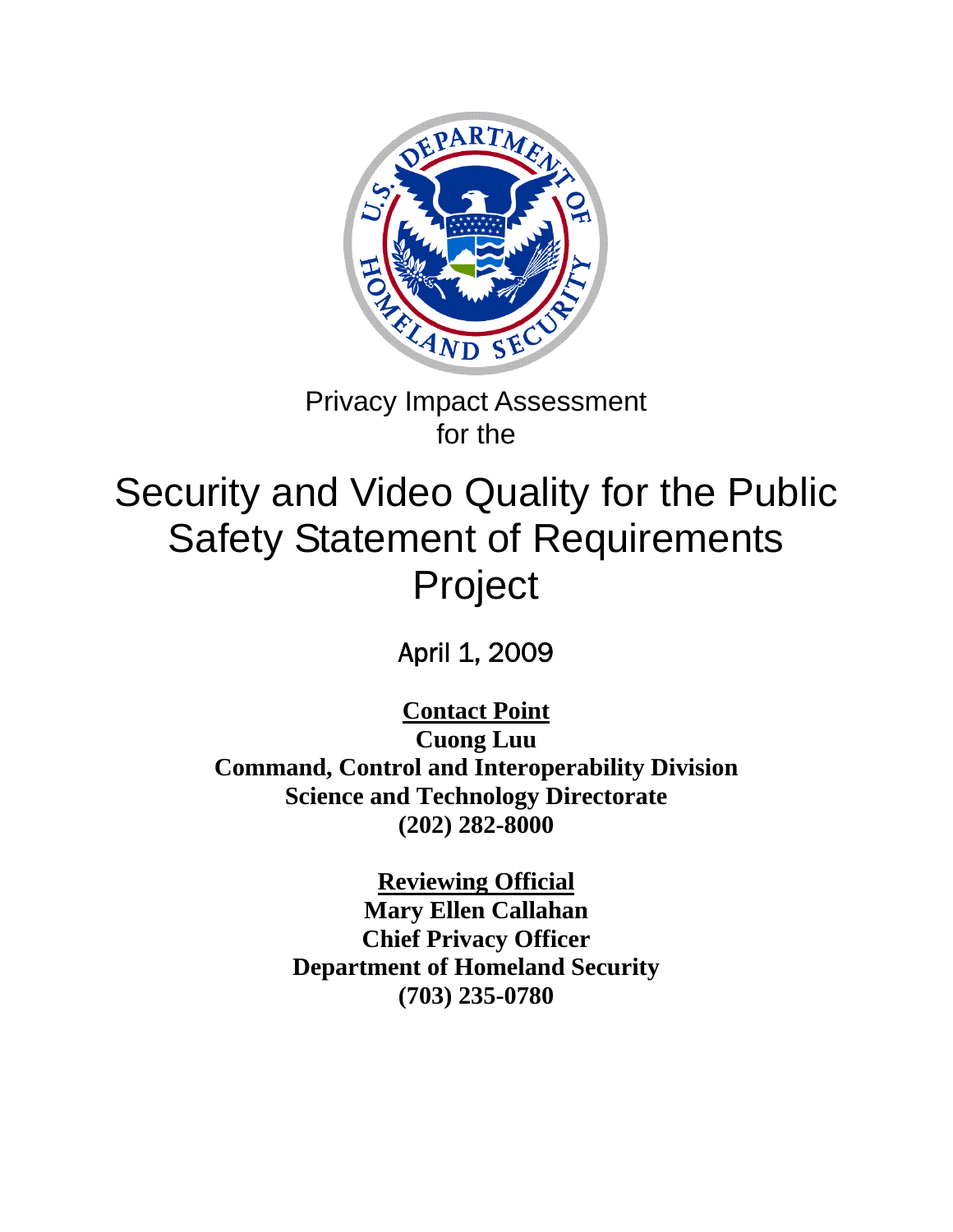

### **Abstract**

The Security and Video Quality for the Public Safety Statement of Requirements (SoR) project is a research and development effort funded by the Department of Homeland Security's (DHS) Science & Technology (S&T) Directorate. S&T is funding Noblis Inc., a nonprofit science and technology organization, through a cooperative agreement to conduct several research efforts, one of which is to examine facial recognition requirements in emergency response operations. S&T is conducting a Privacy Impact Assessment (PIA) because research staff will use images collected from individuals during this research project. This PIA will only cover the research and testing activities conducted during this project.

### **Overview**

Title 3 of the Homeland Security Act assigns S&T the responsibility for conducting research in support of the Department's mission. Under Subchapter 3 §182, "the Secretary, acting through the Under Secretary for Science and Technology, shall have the responsibility for conducting basic and applied research, development, demonstration, testing, and evaluation activities that are relevant to any or all elements of the Department.

S&T is funding Noblis Inc. through a cooperative agreement to examine facial recognition requirements in the law enforcement and emergency response communities. These requirements will include, but are not limited to, image resolution, megapixels of an image, and the background of an image. This is part of a broader effort, supported by a cooperative agreement between S&T and Noblis, to examine security and video quality requirements for all law enforcement and emergency response application areas, including facial recognition technology. This research will enable the law enforcement and emergency response communities to fill the need for a comparison study between an automated facial recognition system and the use of trained human experts in the field. The anticipated benefit of the work described in this PIA will be the potential development of facial recognition technology that can allow the law enforcement and emergency response communities to conduct facial identification quickly (e.g., to identify suspects or missing children in the field).

### **Objectives**

The objectives of the project will be to establish a strong technical foundation to guide the law enforcement and emergency response communities as they define requirements (e.g., image resolution, megapixels, and background of image) and architecture frameworks, conduct gap analyses, and develop interface standards for emergency response communications. This project will also examine the benefits of using automated facial recognition technologies versus trained human experts in the field. The customers generally are the law enforcement and emergency response communities, but the project specifically targets local, state, tribal, and Federal agencies that currently use some form of facial recognition, whether automated or human.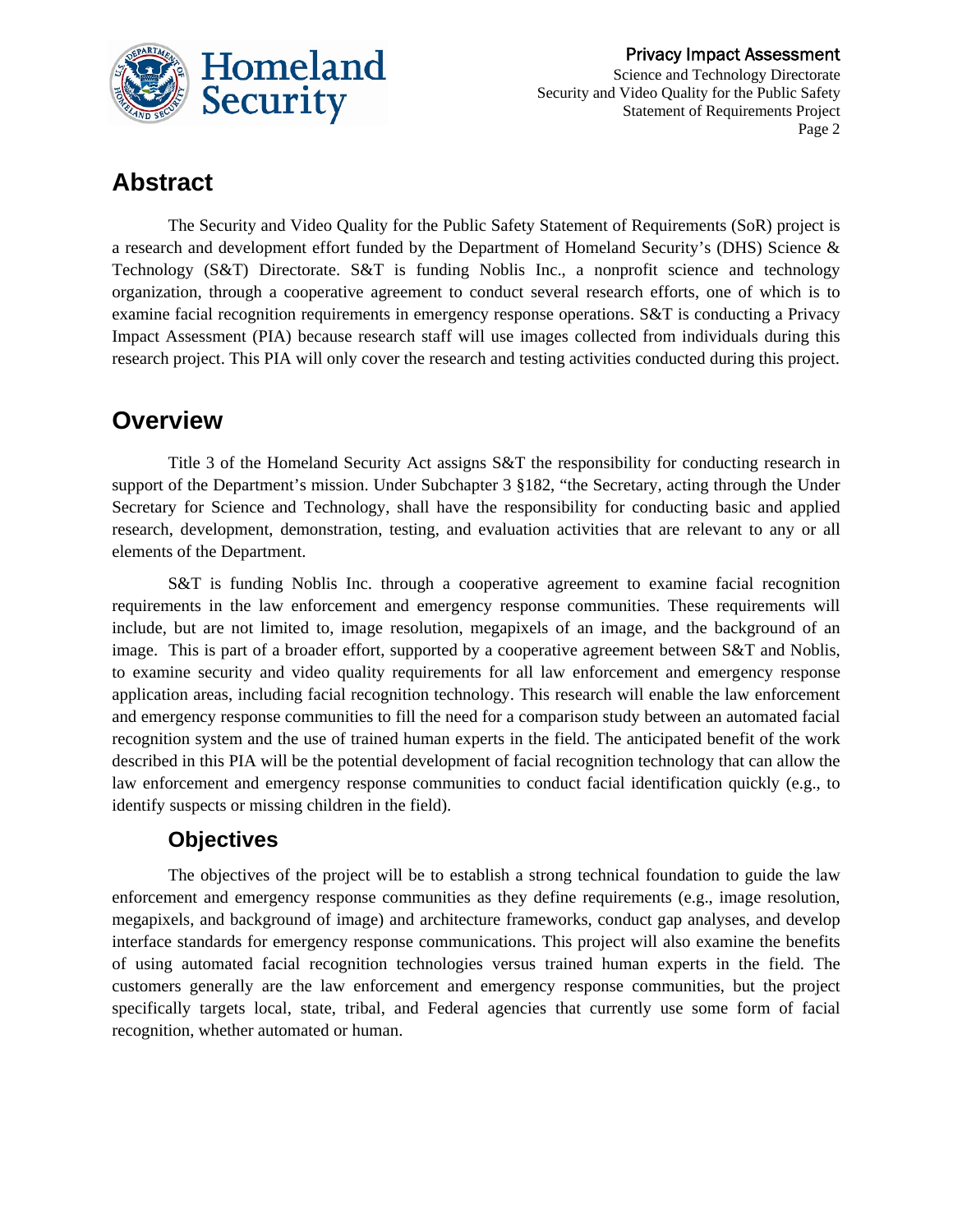

#### **FERET Database**

Under this cooperative agreement, Noblis has entered into a Memorandum of Agreement (MOA) with the University of Maryland to examine facial recognition requirements using facial images of volunteers stored in the Facial Recognition Technology (FERET) database. (All references to "photos" or "images" in this PIA refer to the existing FERET database images. No other photos are created for, collected by, or used in the project.) These images were collected under the FERET program, sponsored by the Department of Defense (DOD) Counterdrug Technology Development Program Office, between December 1993 and August 1996.

University research staff will conduct the research using the facial images of the volunteers stored in the FERET database. The FERET database contains only images of volunteers willing to participate in the FERET program, and the database does not include names, contact information, or any other PII of participating individuals. Since the goal of the FERET program is to develop new techniques, technology, and algorithms for the automatic recognition of human faces according to the website, the research described in this PIA is consistent with this goal.

The use of these photos is critical to the requirements gathering process at this stage in the research for two main reasons: (1) the FERET database images are of a standard size, quality, and orientation (frontal image as opposed to full or partial profile), which provides a basis for comparison and evaluation; and (2) the targeted customer population (i.e., the law enforcement community) already uses similar photos for the purposes of facial identification, thus allowing researchers to utilize relevant photos to inform the collection of requirements.

University research staff will obtain FERET database access from the National Institute of Standards and Technology (NIST) and use the database images for the testing and evaluation portion of the project. Once granted permission to use the FERET database, the university research staff will follow the Color FERET Database Release Agreement, which prohibits further distribution, publication, copying or dissemination of any images stored on the database. The Release Agreement can be found at: [http://face.nist.gov/colorferet/release\\_agreement\\_v1 .html.](http://face.nist.gov/colorferet/release_agreement_v1%20.html) During the experiment, university research staff will use trained human experts from the university and existing commercial off-the-shelf (COTS) technologies to match a selected image from the FERET database with the same image from the FERET database while viewing all images in the database. The only images used during this project come from the existing database.

### **Testing Procedure**

Once the photo is obtained from the database, university research staff will assign each photo a corresponding internal photo control number with no relationship to the individual. This internal photo control number serves as a dummy name and allows researchers to determine whether image matches are correct or incorrect. For example, if a trained human expert matches "image 123" with "image 124," then the researchers can verify that it is an incorrect match.

Using the images collected from the FERET database, university research staff will conduct facial recognition testing using both trained human experts from the university and automated COTS systems. The facial recognition testing described in this PIA cannot (and will not attempt to) identify the individual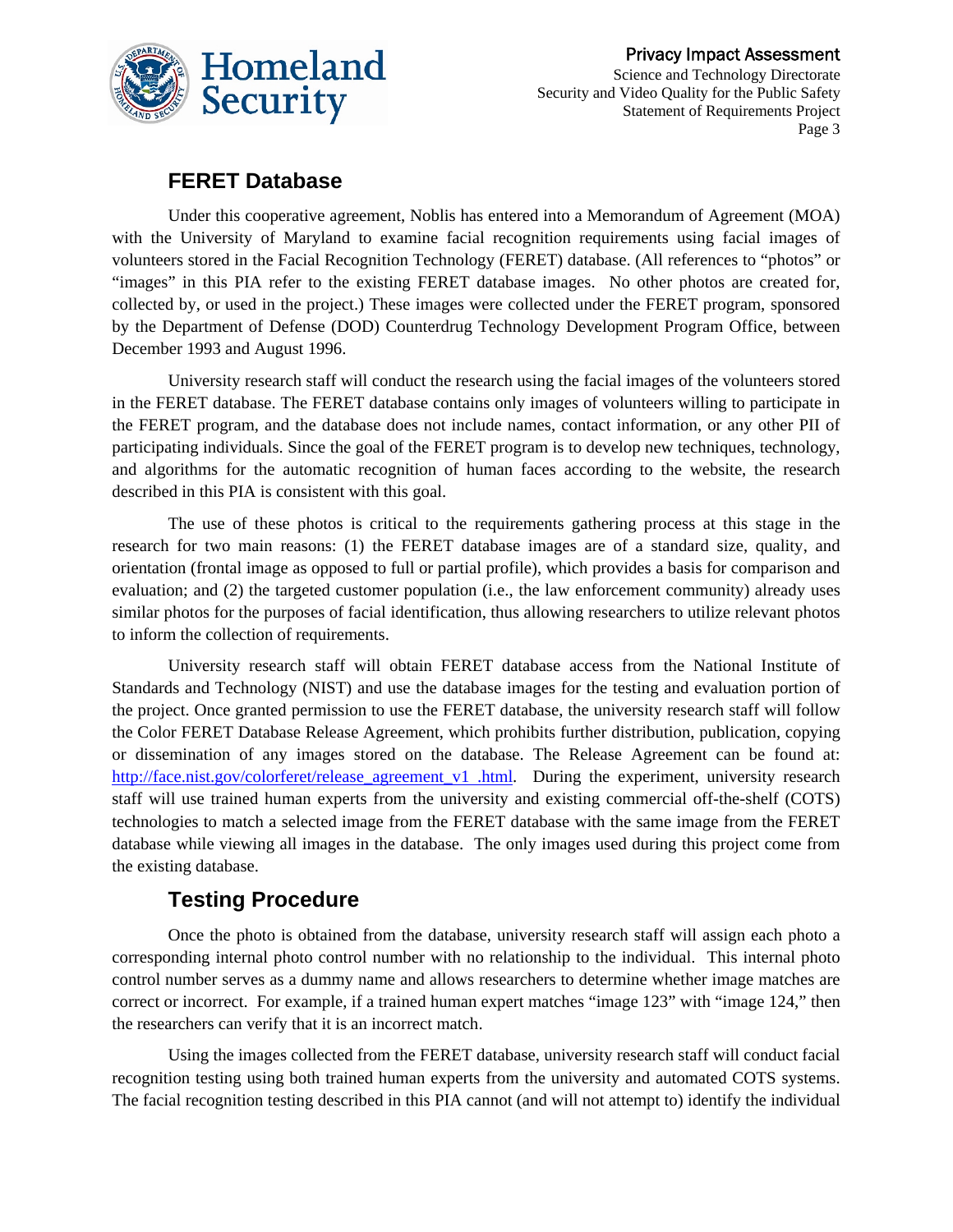himself/herself; rather, the testing will attempt to recognize matches of identical images—indicating whether the technology and human experts can match a select sample image from the FERET database with the same image in the FERET database from a larger group of images.

University research staff will provide both the trained experts and COTS systems with an artificial watch list of approximately 10 photos. Again, all photos are from the existing FERET database collected with the consent of the volunteers. University research staff will ask the trained human experts and the automated COTS system to match the photo from the watch list to a larger group of volunteer photos streaming across a computer monitor. Each trained human expert may have his/her own approach to this matching activity; researchers will observe how these different approaches may or may not impact the accuracy in matching the photos.

Ultimately, the types of data produced through this process will consist of Match and No Match ratios of success and failure. This data will allow university research staff to evaluate human assessments versus those of automated systems; the project will also afford university research staff the opportunity to dissect the advantages and disadvantages of human and automated assessments.

The project will use the results of test matching activities to identify what requirements are necessary to successfully match an image to the corresponding internal photo control. This project will not involve the development of facial recognition technologies.

### **Security**

University research staff will store the data in a physically secure facility that meets the physical access standards established in the Federal Bureau of Investigation (FBI) Criminal Justice Information Services (CJIS) Security Policy (i.e., locked 24/7, specific permission for entry, escorted entry for nonbackground checked and CJIS-certified personnel). University research staff will store electronic data in a secure, password protected, permission-based file system that will only allow access to administrators, developers, and the test application itself. All administrators and developers have undergone background checks and are certified by CJIS. Only University research staff with a need to know will have access to this data.

### **Participants**

The following groups will participate in this project:

- DHS Science & Technology Directorate: S&T's role in the project is limited to providing funding. S&T will receive quarterly reports and an annual report to discuss the status of the research and an analysis of the results; no deliverable reports to S&T will contain any PII, and S&T will not receive any other deliverables. S&T will not have access to, and will not be authorized to grant access to, the FERET database images used in the project.
- Noblis: Noblis will deliver quarterly reports and an annual report to discuss the status of the research and analysis of results. Noblis will not have access to nor receive any information collected during the research activities.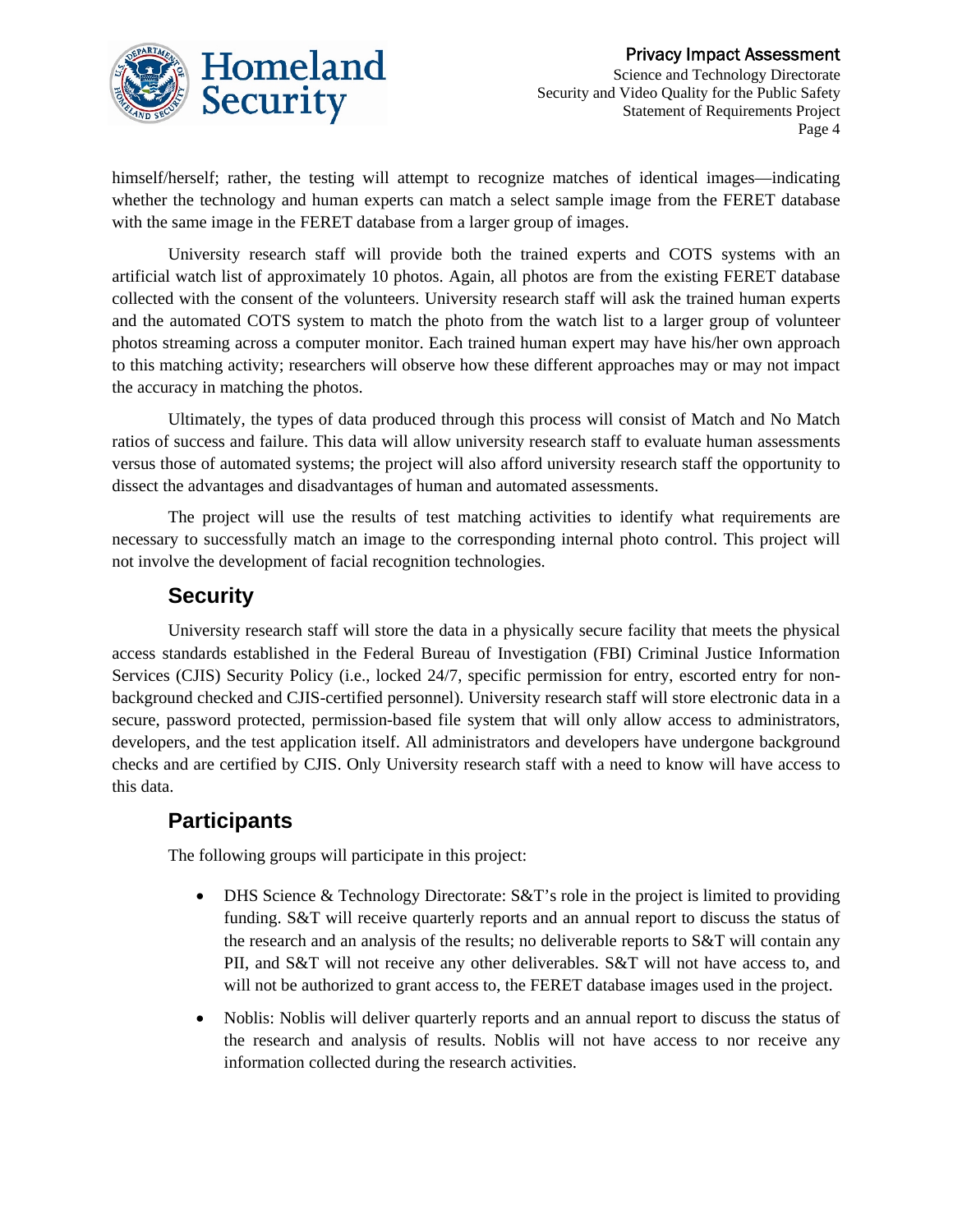

• University of Maryland CapWIN program: The University of Maryland provides access to both trained human experts and the Capital Wireless Information Net (CapWIN) program, a University of Maryland program comprised of university research staff. CapWIN has established partnerships between the State of Maryland, the Commonwealth of Virginia, and the District of Columbia. University research staff will perform the match testing activities. University research staff will examine FERET database images from volunteers for the purpose of gathering requirements necessary for developing future facial recognition technologies and to analyze the advantages and disadvantages for the public safety community's use of trained human experts in facial recognition versus an automated system.

University research staff will only use photos from the existing FERET database. Researchers will retain the FERET database images for the duration of the project to conduct testing and evaluation, and then the research staff will purge the research records of all PII at the conclusion of the project.

### **Section 1.0 Characterization of the Information**

The following questions are intended to define the scope of the information requested and/or collected as well as reasons for its collection as part of the program, system, rule, or technology being developed.

#### **1.1 What information is collected, used, disseminated, or maintained in the system?**

University research staff will collect volunteers' images from the FERET database and will then assign a corresponding internal photo control number. This internal photo control number will help to make certain that image matches are correct or incorrect. University Research staff will purge the FERET database images from research records at the conclusion of the project. No additional PII will be collected or generated during this project.

### **1.2 What are the sources of the information in the system?**

The FERET database is approximately 8.5 gigabytes. The FERET database was originally developed under the FERET program, sponsored by the Department of Defense Counterdrug Technology Development Program Office, between December 1993 and August 1996. This database was specifically created to facilitate the development of new techniques, technologies, and algorithms for the automatic recognition of human faces. Additional information on the FERET program and DOD's development of the FERET database can be found at: [http://www.itl.nist.gov/iad/humanid/feret/feret\\_master.html](http://www.itl.nist.gov/iad/humanid/feret/feret_master.html). The FERET database contains only images of volunteers willing to participate in the FERET program, and the database does not include names, contact information, or any other PII of participating individuals. NIST serves currently as the Technical Agent for distributing the FERET database. The database is available to researchers via NIST website download only, and users can only gain access to the database once they receive approval from NIST. The images are available in ppm format; no other image formats or methods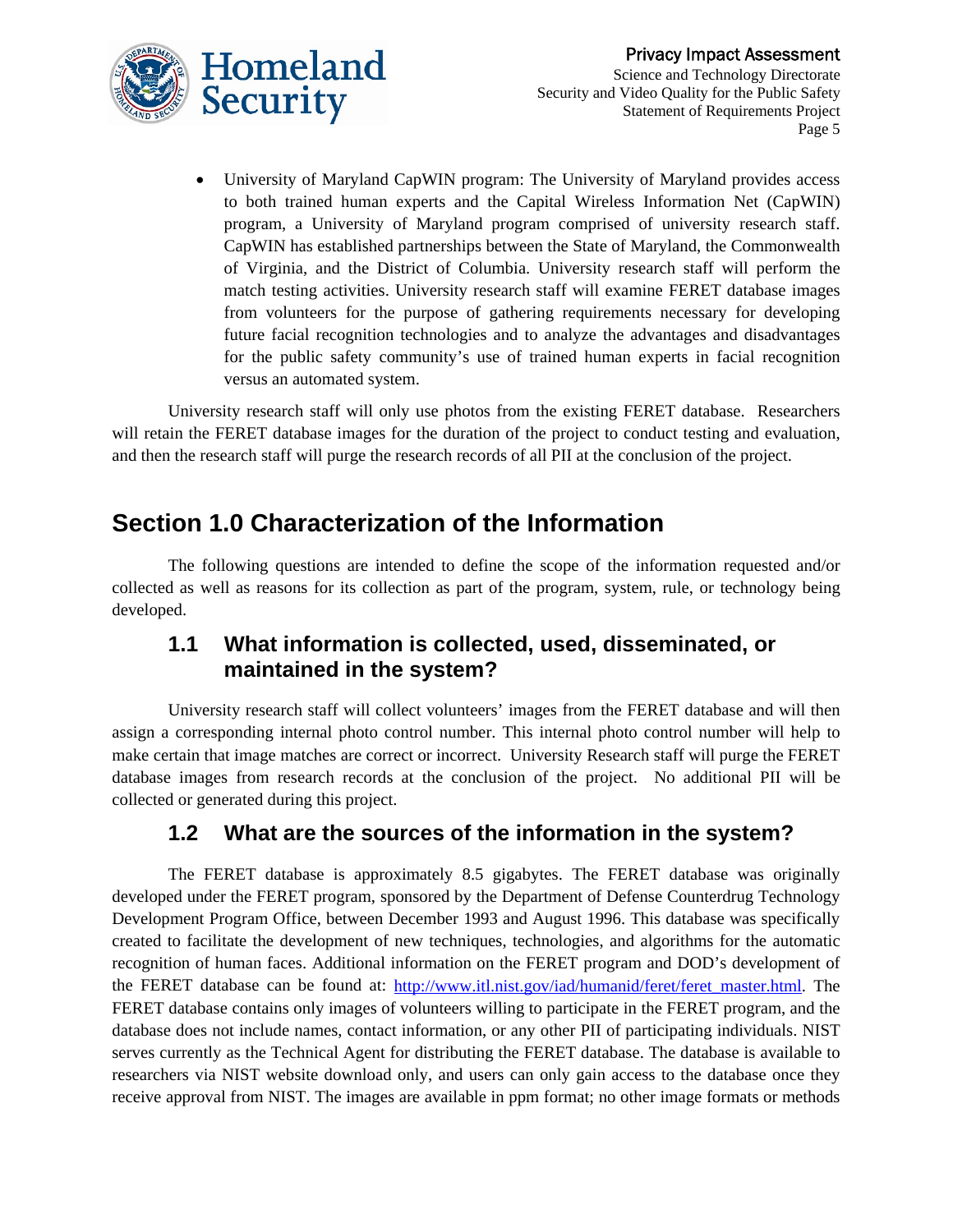

of distribution are permitted. The project will only use images in this database, which is online at: <http://face.nist.gov/colorferet/>.

### **1.3 Why is the information being collected, used, disseminated, or maintained?**

University research staff will collect the information to gather the requirements necessary to compare and successfully match photos from the database and then use the corresponding internal control numbers to verify correct or incorrect matches, thus informing the development of future facial recognition technologies. The objectives of the project will be to establish a strong technical foundation to guide the law enforcement and emergency response communities as they define requirements (e.g., image resolution, megapixels, and background of image) and architecture frameworks, conduct gap analyses, and develop interface standards for emergency response communications. The anticipated benefit to the law enforcement and emergency response communities is to fill the need for a comparison study that shows how advantages and disadvantages differ between an automated facial recognition system and the use of trained human experts in the field.

### **1.4 How is the information collected?**

All images stored on the FERET database were collected directly from the volunteer. Researchers will access and download the images via FERET's website.

### **1.5 How will the information be checked for accuracy?**

All images used in this project are from the FERET database. This project does not manipulate the images in any way. There is no correlation of the images to the identities of individuals; therefore accuracy, in terms of the correlation of a person to a photo, is not relevant for this project.

### **1.6 What specific legal authorities, arrangements, and/or agreements defined the collection of information**

The Homeland Security Act of 2002 [Public Law 1007-296, §302(4)] authorizes the Science and Technology Directorate to conduct "basic and applied research, development, demonstration, testing, and evaluation activities that are relevant to any or all elements of the Department, through both intramural and extramural programs." In exercising its responsibility under the Homeland Security Act, S&T is authorized to collect information, as appropriate, to support R&D related to improving the security of the homeland.

### **1.7 Privacy Impact Analysis: What privacy risks were identified given the amount and type of data collected, and how were those risks mitigated?**

The privacy risks associated with the collection of images are that the information may be collected without the individual's knowledge, and that the information may be used by unauthorized personnel or for an unauthorized or harmful purpose.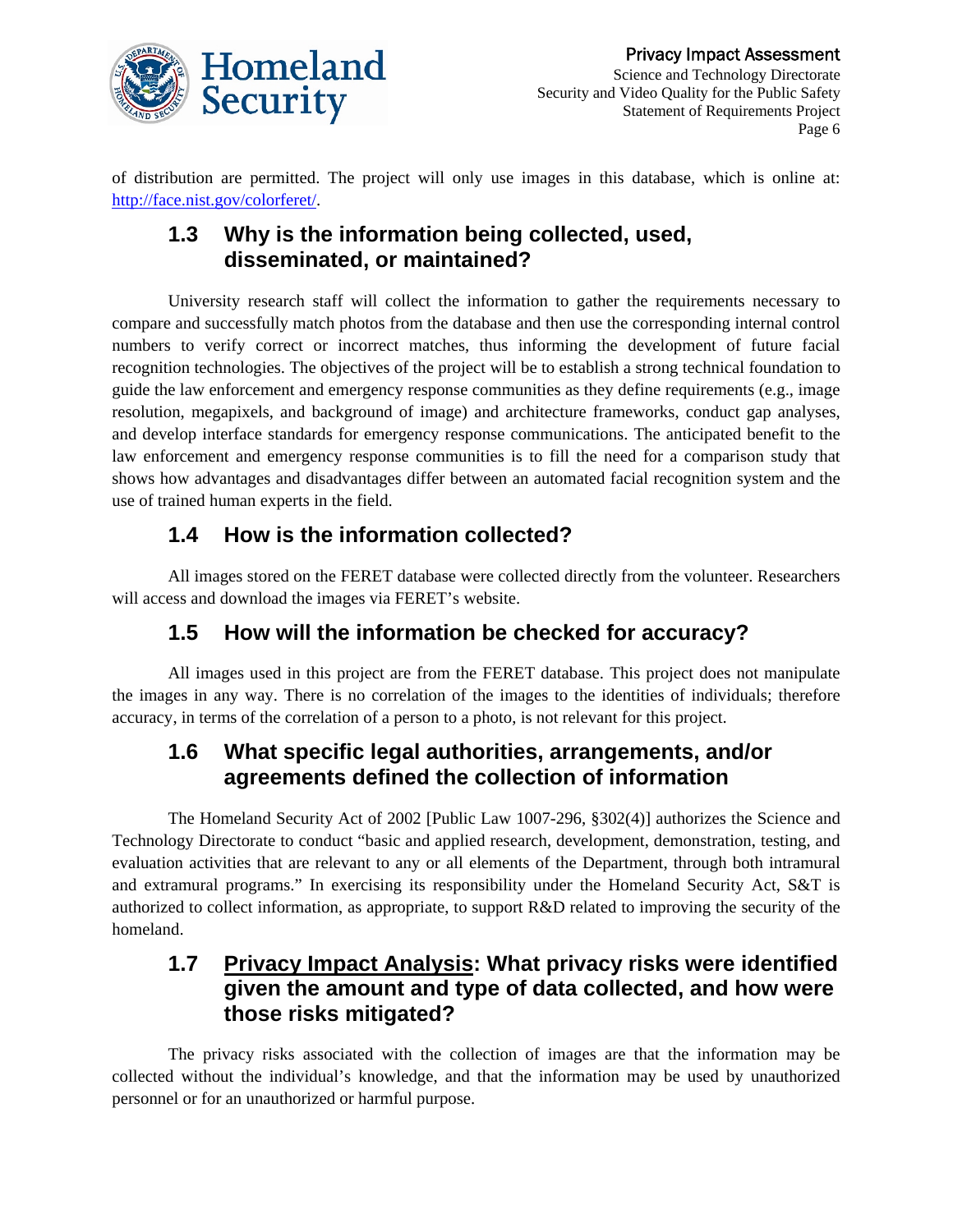

To mitigate this risk, university research staff will only use images from the existing FERET database for this project. Individuals whose images appear in this database have previously signed a Volunteer Release Form for inclusion in research projects such as this. Researchers will only collect and use volunteered images during the testing and evaluation process. University research staff will purge research records of all PII at the conclusion of the project, thus ensuring that the individual's image cannot be used for an unauthorized purpose. University research staff will use the images for research purposes only.

To mitigate the risk of unauthorized access, University research staff will store the data in a physically secure facility that meets the physical access standards established in the Federal Bureau of Investigation (FBI) Criminal Justice Information Services (CJIS) Security Policy (i.e., locked 24/7, specific permission for entry, escorted entry for non-background checked and CJIS-certified personnel). University research staff will electronically store data in a secure, password protected, permission-based file system that will only allow access to administrators and developers. All administrators and developers have undergone background checks and are certified by CJIS. Also, University research staff can only access the FERET database using valid username and password provided by NIST.

In addition to these privacy risks, there is the risk of unintentional sharing of the PII. To mitigate this risk, all PII collected during the testing activities will be destroyed at the conclusion of the project. In addition, university research staff will ensure that all deliverables, reports, or subsequent publication resulting from this project will not contain any PII.

### **Section 2.0 Uses of the Information**

The following questions are intended to delineate clearly the use of information and the accuracy of the data being used.

### **2.1 What are the uses of the information?**

University research staff will use the photos to conduct testing to gather requirements necessary for developing future facial recognition technologies. The objectives of the project will be to establish a strong technical foundation to guide the law enforcement and emergency response communities as they define requirements (e.g., image resolution, megapixels, and background of image) and architecture frameworks, conduct gap analyses, and develop interface standards for emergency response communications. University research staff will provide the photos to trained human experts and existing COTS technologies, along with an artificial watch list, and instruct both the human experts and the technologies to make accurate matches. Ultimately, the project will attempt to determine what requirements are necessary to match successfully the photos based on facial recognition. The types of data produced through this process will consist of Match and No Match ratios of success and failure. This data will allow researchers to evaluate human assessments versus those of automated systems; the project will also afford researchers the opportunity to dissect the advantages and disadvantages of human and automated assessments. In turn, this data will serve as a study on the requirements needed to match photos to one another successfully. The anticipated benefit to the law enforcement and emergency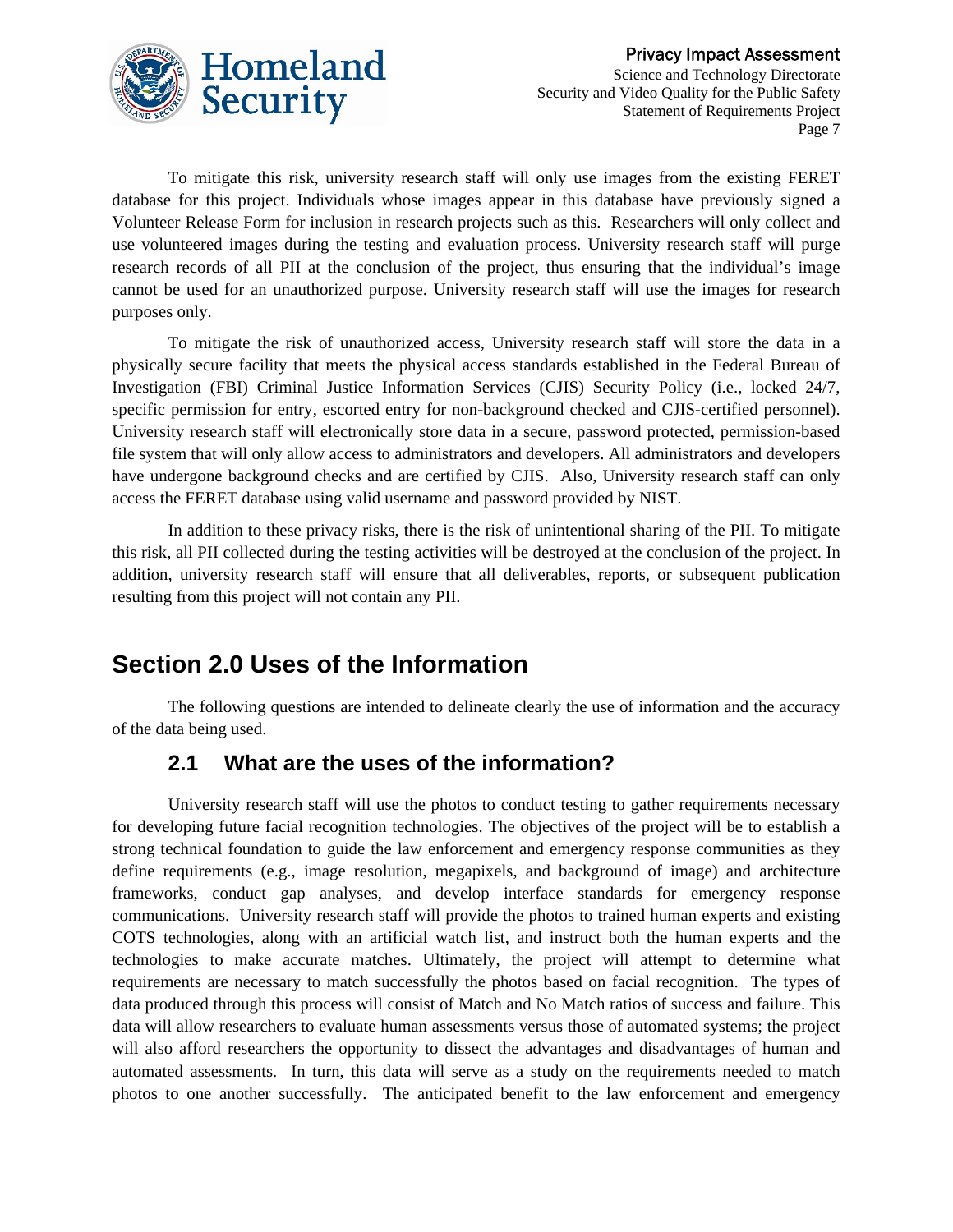

response communities is to fill the need for a comparison study between an automated facial recognition system and the use of trained human experts in the field. This project will not involve the development of actual facial recognition technologies.

### **2.2 What types of tools are used to analyze data and what type of data may be produced?**

University research staff will use existing COTS facial recognition technologies to match a test photo from the artificial watch list against a larger group of photos. Individuals with formal training and expertise in facial recognition from the University of Maryland will also attempt to make these matches. The types of data produced through this process will consist of Match and No Match ratios of success and failure. This data will allow university research staff to evaluate human assessments versus those of automated systems; the project will also afford researchers the opportunity to dissect the advantages and disadvantages of human and automated assessments. In turn, this data will serve as a study on the requirements needed to match photos to one another successfully. The anticipated benefit to the law enforcement and emergency response communities is to fill the need for a comparison study between an automated facial recognition system and the use of trained human experts in the field. This project will not involve the development of actual facial recognition technologies.

### **2.3 Does the system use commercial or publicly available data? If so, please explain why and how it is used.**

University research staff will not use commercial or publicly available data during this project.

### **2.4 Privacy Impact Analysis: What types of controls are in place to ensure that information is handled in accordance with the above described uses?**

University research staff will store the data in a physically secure facility that meets the physical access standards established in the Federal Bureau of Investigation (FBI) Criminal Justice Information Services (CJIS) Security Policy (i.e., locked 24/7, specific permission for entry, escorted entry for nonbackground checked and CJIS-certified personnel). University research staff will electronically store data in a secure, permission-based file system that will only allow access to administrators, developers, and the test application itself. All administrators and developers have undergone background checks and are certified by CJIS.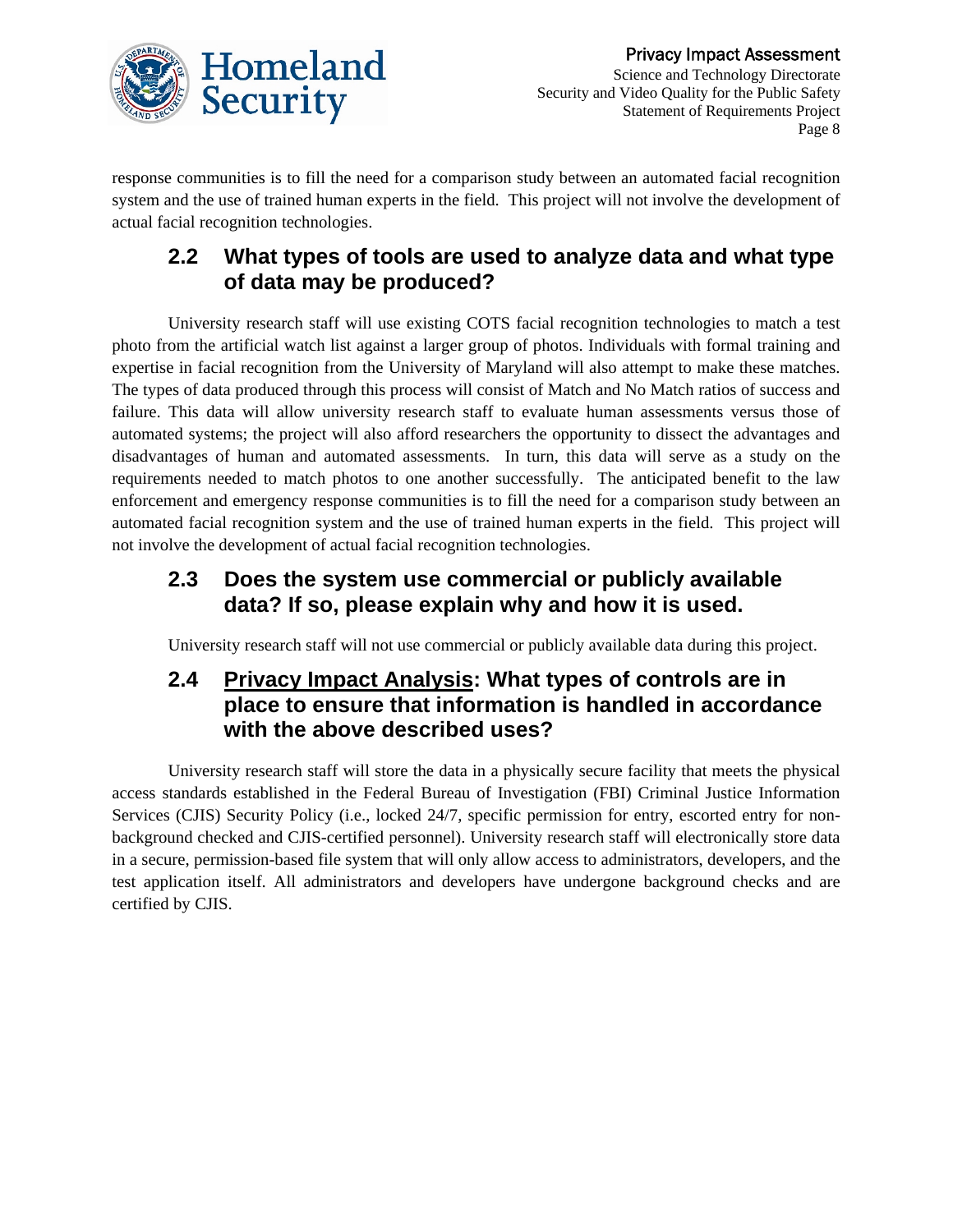

### **Section 3.0 Retention**

The following questions are intended to outline how long information will be retained after the initial collection.

### **3.1 What information is retained?**

University research staff will retain the images from the FERET database for the life of the project; university research staff will purge research records of all PII at the end of the project. University research staff will only retain the volunteers' images for testing and evaluation purposes. The project's period of performance currently stands to expire on June 30, 2009. S&T will not have access to, be authorized to grant access to, or retain any PII for this project.

### **3.2 How long is information retained?**

S&T will not retain any PII. University research staff will retain the images for the life of the project, after which all images will be destroyed. The period of performance currently stands to expire on June 30, 2009.

### **3.3 Has the retention schedule been approved by the component records officer and the National Archives and Records Administration (NARA)?**

Yes. The S&T Records Retention Officer approved the use of General Records Schedule 20 to cover all program control files.

### **3.4 Privacy Impact Analysis: What are the risks associated with the length of time data is retained and how are those risks mitigated?**

A privacy risk associated with retention is the unauthorized use of data. To mitigate this risk, University research staff will destroy all PII at the conclusion of the project to ensure that the information cannot be used for an unauthorized purpose.

Another privacy risk is the unintentional sharing of data. To mitigate this risk, University research staff will ensure that only authorized personnel have access to PII and that deliverable reports to S&T contain no PII (i.e., no names, driver's license numbers, or photos will appear in any project reports).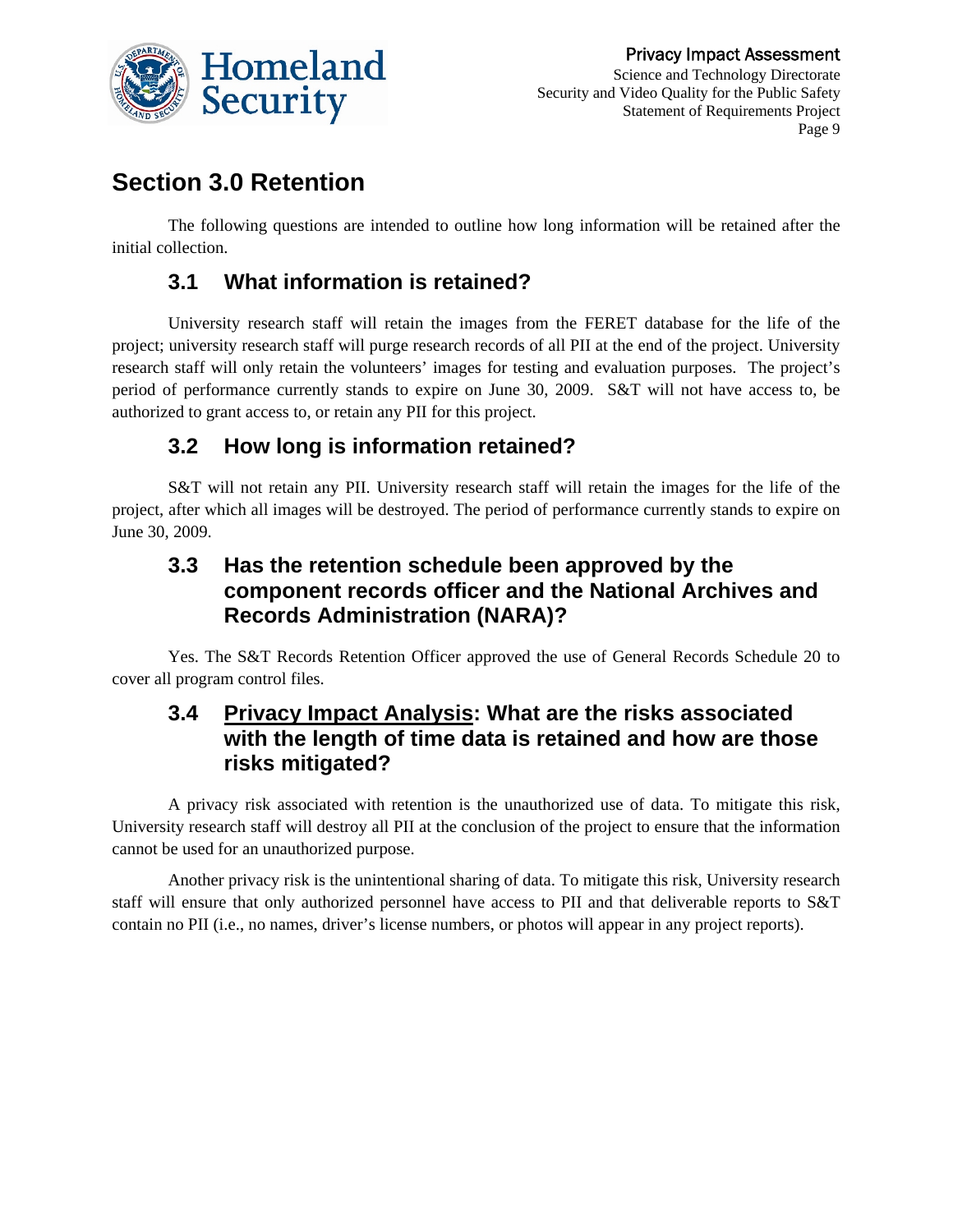

### **Section 4.0 Internal Sharing and Disclosure**

The following questions are intended to define the scope of sharing within the Department of Homeland Security.

### **4.1 With which internal organization(s) is the information shared, what information is shared and for what purpose?**

Neither S&T nor its contracted researchers will share the information with any internal organizations.

### **4.2 How is the information transmitted or disclosed?**

Neither S&T nor its contracted researchers will transmit or disclose information to any internal organizations.

### **4.3 Privacy Impact Analysis: Considering the extent of internal information sharing, what are the privacy risks associated with the sharing and how were they mitigated?**

There is no internal sharing of the PII collected during this project.

# **Section 5.0 External Sharing and Disclosure**

The following questions are intended to define the content, scope, and authority for information sharing external to DHS which includes Federal, state and local government, and the private sector.

### **5.1 With which external organization(s) is the information shared, what information is shared, and for what purpose?**

Neither S&T nor its contracted researchers will share the information with any external organizations.

 **5.2 Is the sharing of personally identifiable information outside the Department compatible with the original collection? If so, is it covered by an appropriate routine use in a SORN? If so, please describe. If not, please describe under what legal mechanism the program or system is allowed to share the personally identifiable information outside of DHS.** 

Neither S&T nor its contracted researchers will share the information with any external organizations.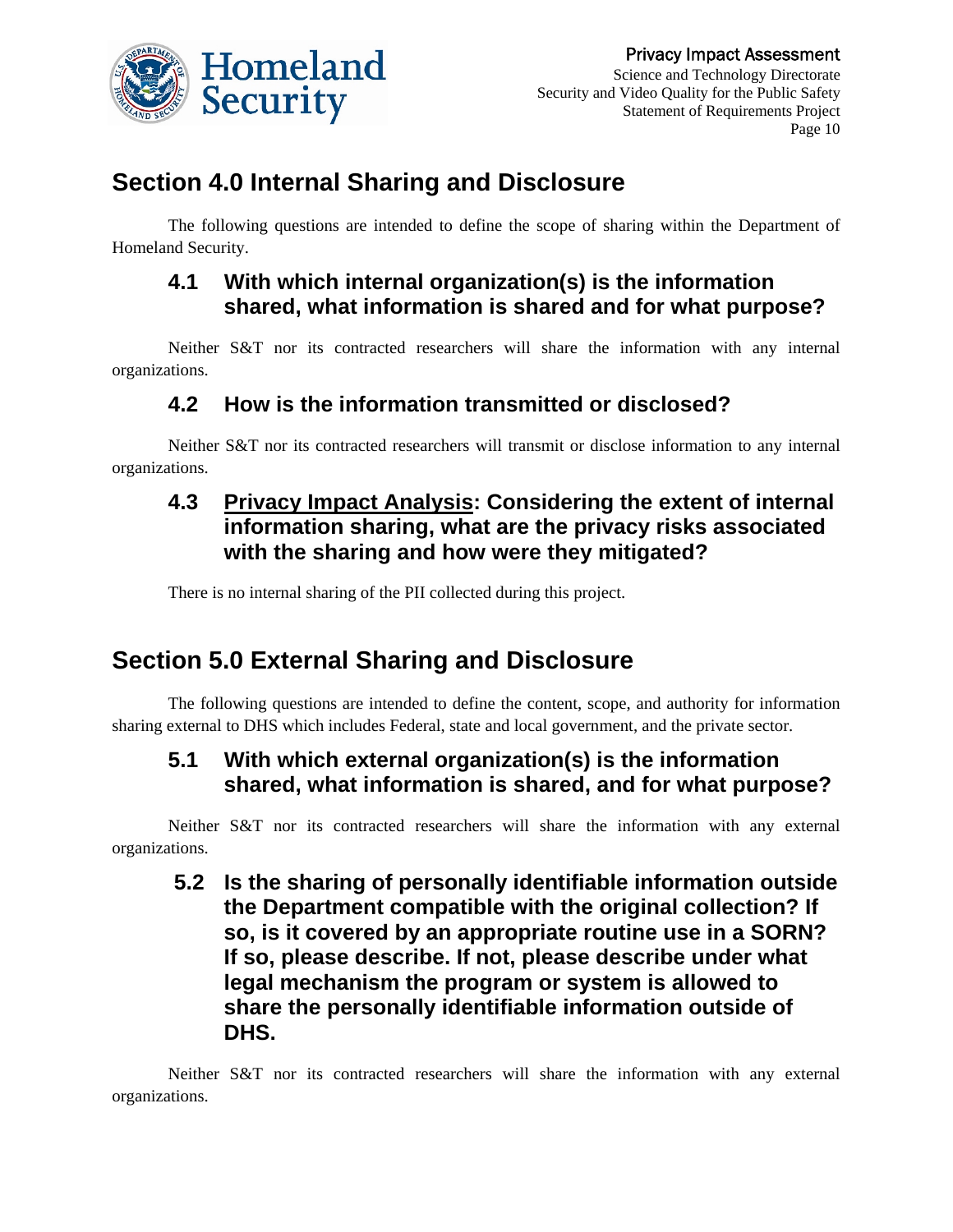

### **5.3 How is the information shared outside the Department and what security measures safeguard its transmission?**

Neither S&T nor its contracted researchers will share the information with any external organizations.

#### **5.4 Privacy Impact Analysis: Given the external sharing, what privacy risks were identified and how were they mitigated?**

There is no external sharing of the PII collected during this project.

# **Section 6.0 Notice**

The following questions are directed at notice to the individual of the scope of information collected, the right to consent to uses of said information, and the right to decline to provide information.

#### **6.1 Was notice provided to the individual prior to collection of information?**

Yes. All volunteers in the existing FERET database signed a Volunteer Release Form, which provided explicit notice of and obtained consent for the use of their images for facial recognition research purposes.

### **6.2 Do individuals have the opportunity and/or right to decline to provide information?**

Yes. Individuals had the opportunity to decline participation in the FERET database when they were originally approached between December 1993 and August 1996. The FERET database only includes images and does not include names or contact information for participating individuals; therefore, there is no way the individuals can be contacted by NIST and given the opportunity to decline specifically for this research project. Again, the database only consists of willing individuals who signed a Volunteer Release Form during the initial collection of images.

### **6.3 Do individuals have the right to consent to particular uses of the information? If so, how does the individual exercise the right?**

Yes. Individuals had the right to consent to particular uses of the information. These uses of the information were outlined in the Volunteer Release Form. By signing the Volunteer Release Form, the volunteers agreed to the particular uses of the information. This database was specifically created to facilitate the development of new techniques, technologies, and algorithms for the automatic recognition of human faces.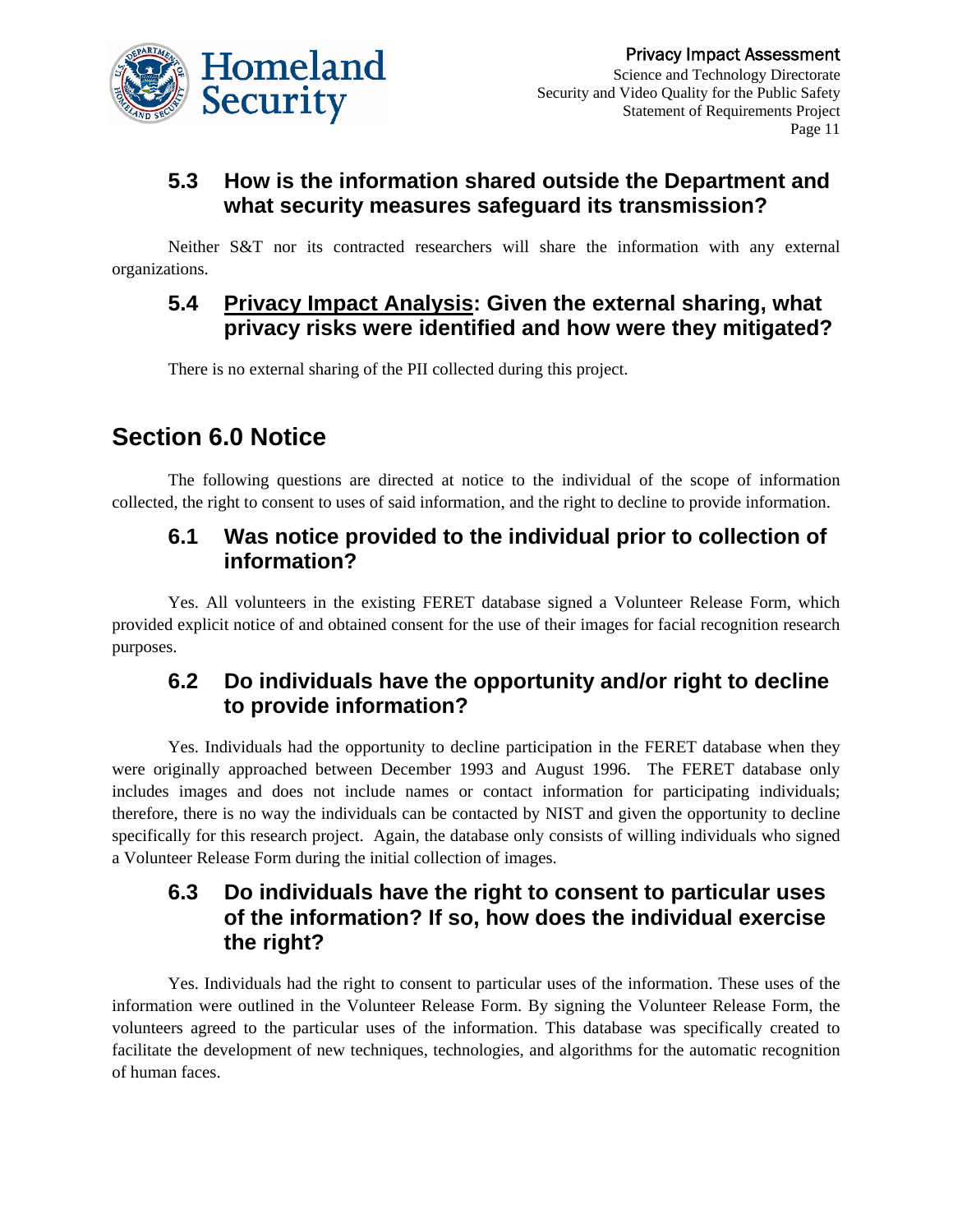

### **6.4 Privacy Impact Analysis: How is notice provided to individuals, and how are the risks associated with individuals being unaware of the collection mitigated?**

The risk to individuals would be the collection of PII without notice or consent. To mitigate this risk, all volunteers whose images are included in the FERET database signed a Volunteer Release Form, which provided explicit notice of and obtained consent for the collection and use of information.

# **Section 7.0 Access, Redress and Correction**

The following questions are directed at an individual's ability to ensure the accuracy of the information collected about them.

#### **7.1 What are the procedures that allow individuals to gain access to their information?**

Individuals are not permitted to gain access to their information. No name or identifying information is associated with the images; therefore, the only way for an individual to locate his or her photo would be to review all images in the database, thus exposing the other images.

### **7.2 What are the procedures for correcting inaccurate or erroneous information?**

The existing FERET database consists only of volunteers' images; no other information (i.e. name, address, phone number) is collected or stored on the database. All images were collected directly from the volunteer. University research staff will match the photos against each other; therefore, there is no foreseeable possibility of collecting inaccurate or erroneous information.

#### **7.3 How are individuals notified of the procedures for correcting their information?**

Again, the existing FERET database only consists of volunteers' images; no other PII, including contact information, is linked to the images. Thus, volunteers were not notified of procedures for correcting their information, as there was no information that could be corrected.

### **7.4 If no formal redress is provided, what alternatives are available to the individual?**

The FERET database consists of volunteers who willingly signed a Volunteer Release Form. These individuals had the opportunity to either participate or refrain from participation at the time the Volunteer Release Form was supplied.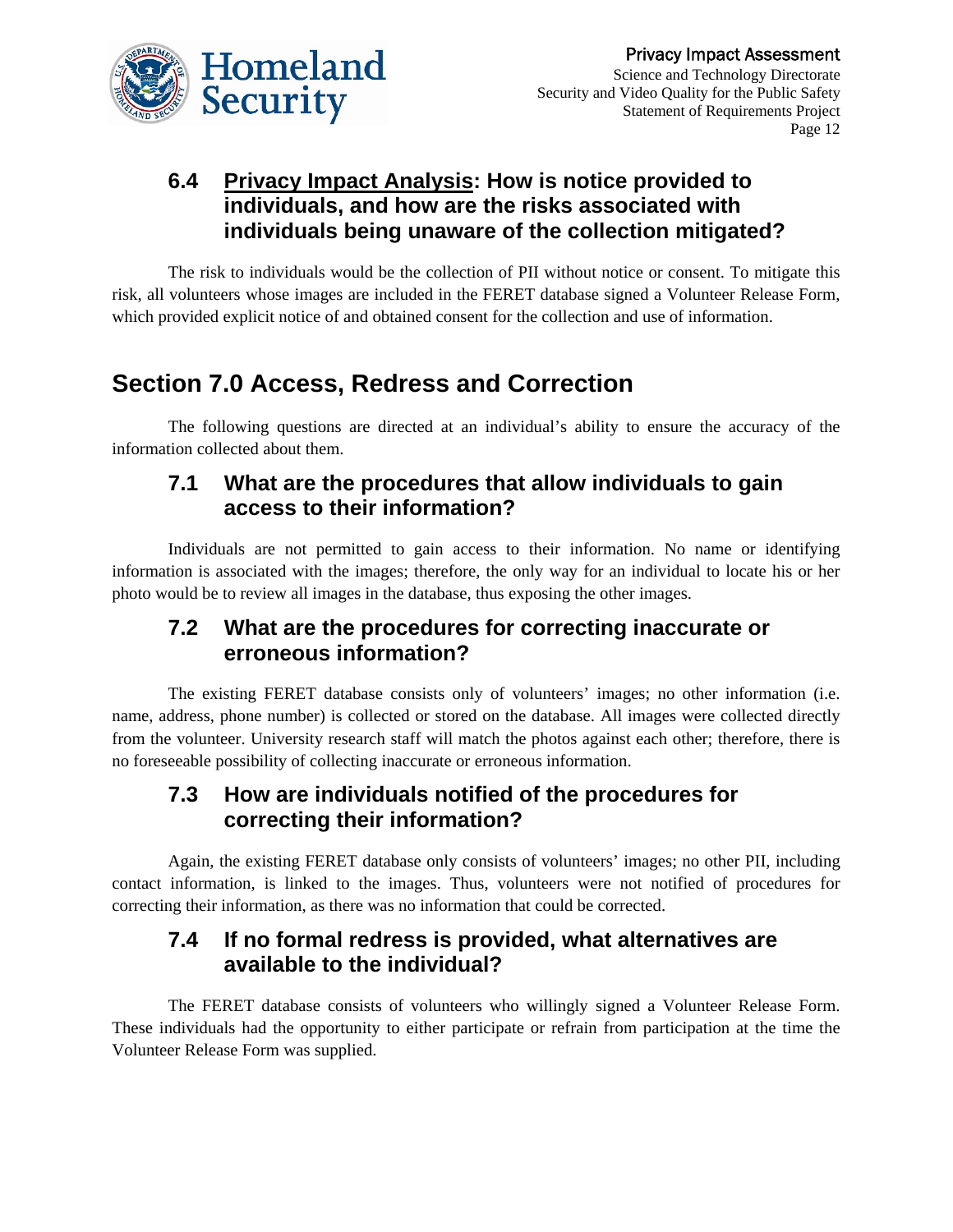

### **7.5 Privacy Impact Analysis: What privacy risks are associated with the redress available to individuals and how are those risks mitigated?**

A privacy risk associated with redress is that an individual would be unable to access or correct any erroneous or inaccurate information. To mitigate this risk, the database only contains the images of volunteers who willingly signed a Volunteer Release Form. Additionally, no other personal identifiers were collected or are linked to the image; therefore, there is no foreseeable possibility of collecting erroneous or inaccurate information.

# **Section 8.0 Technical Access and Security**

The following questions are intended to describe technical safeguards and security measures.

### **8.1 What procedures are in place to determine which users may access the system and are they documented?**

University research staff will store the data in a secure, password protected, permission-based file system that will only allow access to administrators and developers with a need to know. University research staff will limit access to those directly involved in the testing activities.

### **8.2 Will Department contractors have access to the system?**

Yes. Only university research staff working directly on the project will have access to the FERET database.

### **8.3 Describe what privacy training is provided to users either generally or specifically relevant to the program or system?**

All DHS S&T personnel that will accept reports on the project received initial and annual privacy awareness training. S&T will provide web-based privacy awareness training to all university research staff involved in the project. The training will provide guidance to research staff on how to properly safeguard, store, and handle PII.

### **8.4 Has Certification & Accreditation been completed for the system or systems supporting the program?**

The S&T Chief Information Officer has determined that C&A is not required for this project.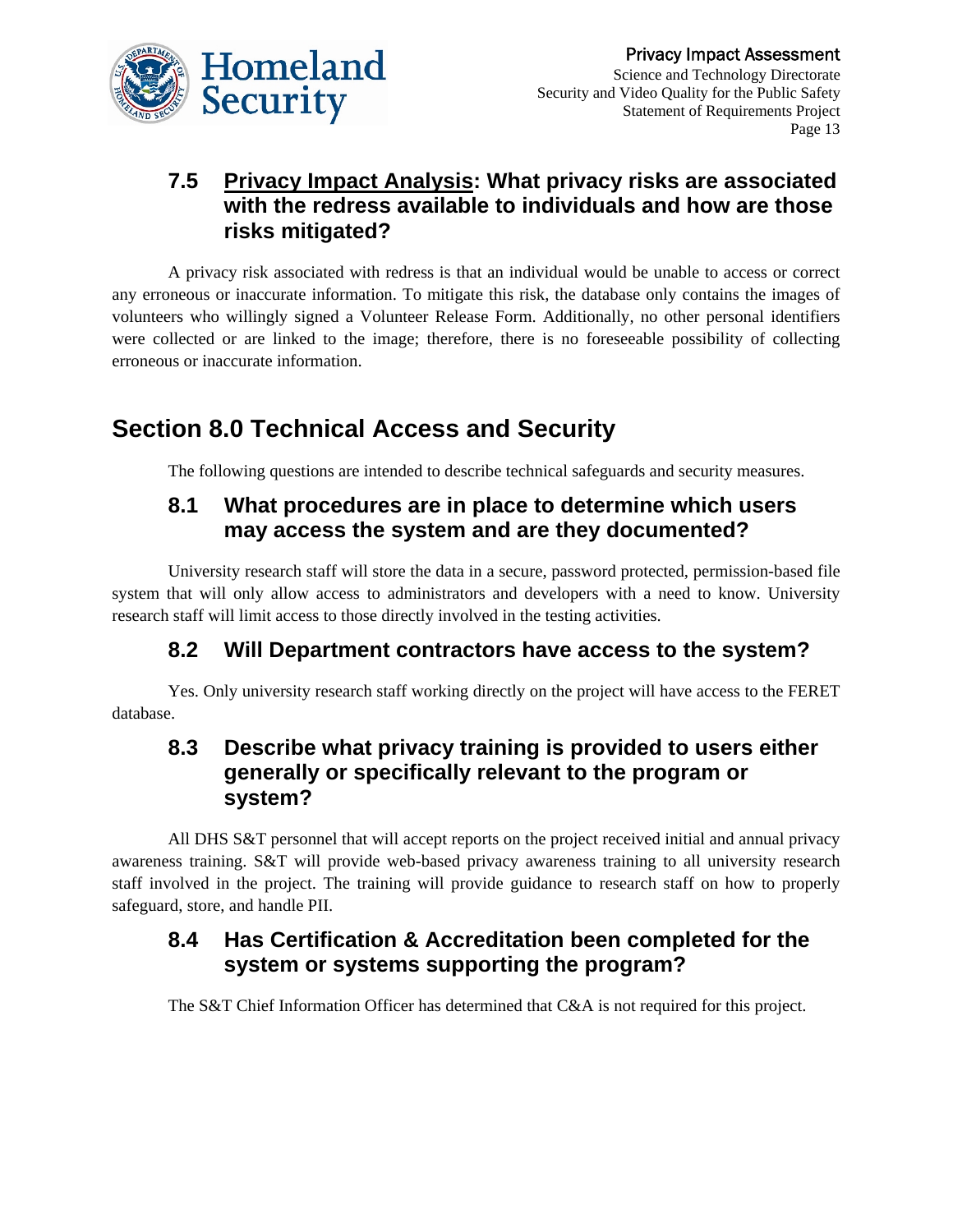

### **8.5 What auditing measures and technical safeguards are in place to prevent misuse of data?**

University research staff have their own set of technical safeguards protecting against harmful access and misuse of data related to the project. University research staff will store electronic data in a secure, password protected, permission-based file system that will only allow access to administrators and developers with a need-to-know. All administrators and developers will have undergone background checks and will be certified by CJIS. Only those University researchers with a need to know will have access to the images used in this project. In terms of auditing measures, the secure, password protected, permission-based file system will be stored on a Windows server which logs invalid log on attempts.

### **8.6 Privacy Impact Analysis: Given the sensitivity and scope of the information collected, as well as any information sharing conducted on the system, what privacy risks were identified and how do the security controls mitigate them?**

The risk to privacy would be unauthorized access to the PII. To mitigate this risk, University research staff will not share PII outside the research team. To enhance security of the PII, the University research staff will store data in a physically secure facility. This set up meets the physical access standards established in the FBI CJIS Security Policy (e.g., locked 24/7, specific permission for entry, escorted entry for non-background checked and CJIS-certified personnel). University research staff will store electronic data in a secure, password protected, permission-based file system that will only allow access to administrators and developers with a need-to-know. All administrators and developers will have undergone background checks and will be certified by CJIS.

# **Section 9.0 Technology**

The following questions are directed at critically analyzing the selection process for any technologies utilized by the system, including system hardware, RFID, biometrics and other technology.

### **9.1 What type of project is the program or system?**

This project is a research effort funded by S&T Directorate to determine the necessary requirements for developing future facial recognition technologies. This project will not develop any new programs or systems; it will only use existing COTS technologies and compare those technologies against trained human experts.

### **9.2 What stage of development is the system in and what project development lifecycle was used?**

The technologies involved in the project are available commercially off the shelf.